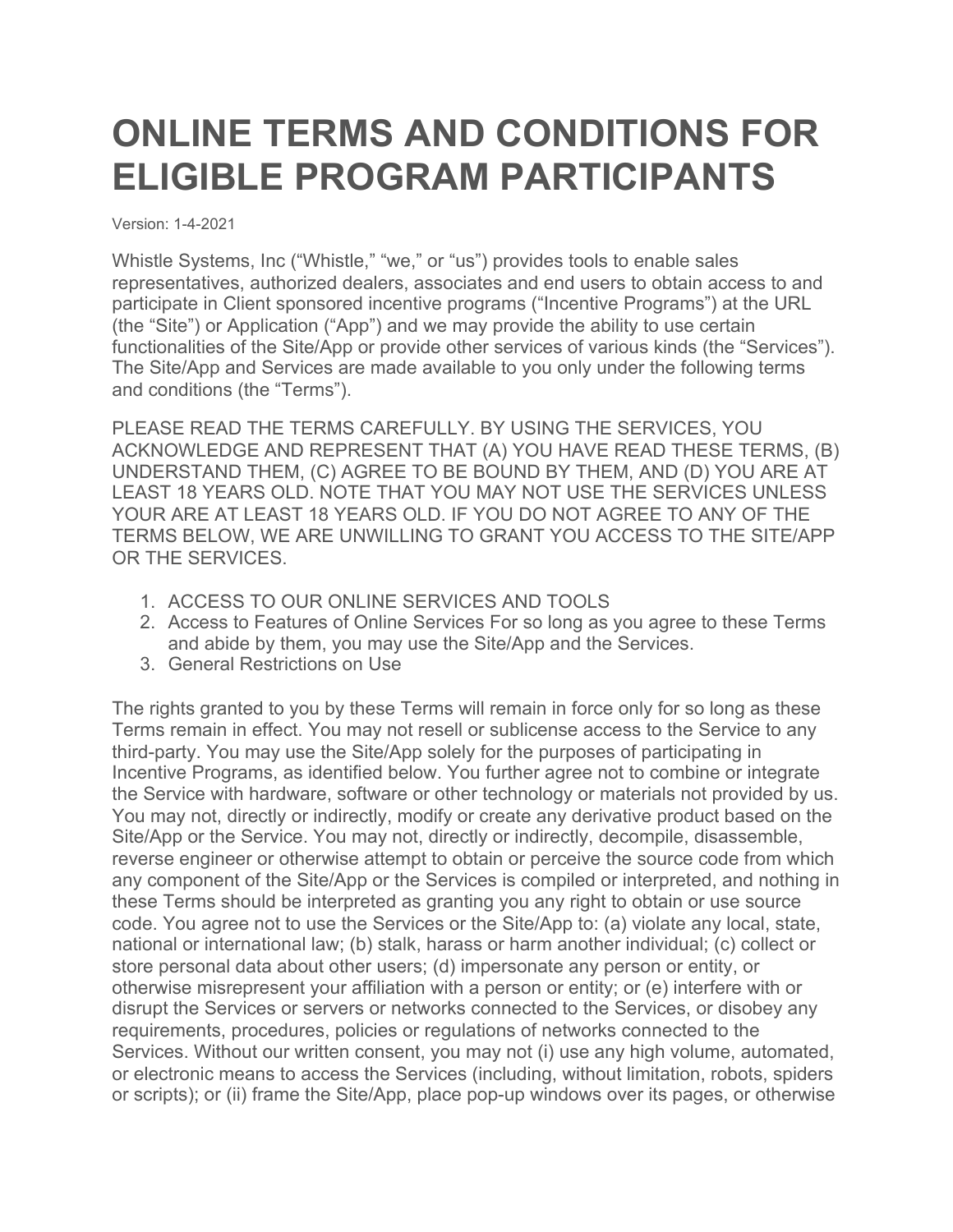affect the display of its pages. You promise that any information that you voluntarily provide to us will be true, accurate, complete and current.

#### **Incentive Programs**

From time to time, we may permit you to register for certain Incentive Programs sponsored by third party manufacturers or distributors ("Third Party Manufacturers/Distributors") through the Site/App. Through such Incentive Programs you may register to obtain rewards or incentives for sales completed by you for certain Third-Party Manufacturer/Distributor products or offerings. By registering for such Incentive Programs, you agree to abide by the rules applicable to such Incentive Programs that may be posted from time to time in connection with a particular Incentive Program (the "Incentive Program Rules"). As part of such Incentive Programs, you agree to submit all information requested by us for purposes of tracking, verifying and fulfilling our obligations under such Incentive Programs. You shall be responsible for all information submitted by you and agree to obtain all rights and approvals necessary to submit such information to us. Pursuant to our privacy policy for registered sales representatives, available at << Whistle Privacy Policy>> we shall own any transactional information that you provide to us and you hereby assign to Company all right, title, and interest in and to such information. We may use such information for any purposes, including determining, in our sole discretion, whether you have fulfilled the requirements necessary to obtain any payment incentives offered by Third Party Manufacturers/Distributors through such Incentive Programs.

We will make any payments to which we determine you are entitled within thirty (30) days after completion of our verification of transactions that you have submitted for payment, but in no event longer than sixty (60) days after you submit transactional information unless otherwise specified by us or in the Incentive Program Rules. All such payments shall be made to you via the Whistle App Digital Wallet. All such payments shall be contingent upon: (a) receipt of true and accurate information provided by you; and (b) receipt of appropriate funds from the relevant Third Party Manufacturer/Distributor for disbursement.

## **Use of Third-Party Offerings**

You may be able to access website, content or services provided by third-parties through links that are made available on the Site/App. We refer to all such websites, content, services and products as "Third-Party Offerings." For example, we may permit third parties to advertise their products and services on the Site/App, and those advertisements may contain links to the website(s) of the advertisers. Unless we otherwise inform you on the Site/App, your use of such Third-Party Offerings is not ordinarily required in order to access and/or use the Services. if you elect to use such Third-Party Offerings, you understand that your use of them will be subject to any terms and conditions required by the applicable third-party provider(s). You understand that we are not the provider of, and are not responsible for, any such Third-Party Offerings and that these Terms do not themselves grant you any rights to access, use or purchase any Third-Party Offerings.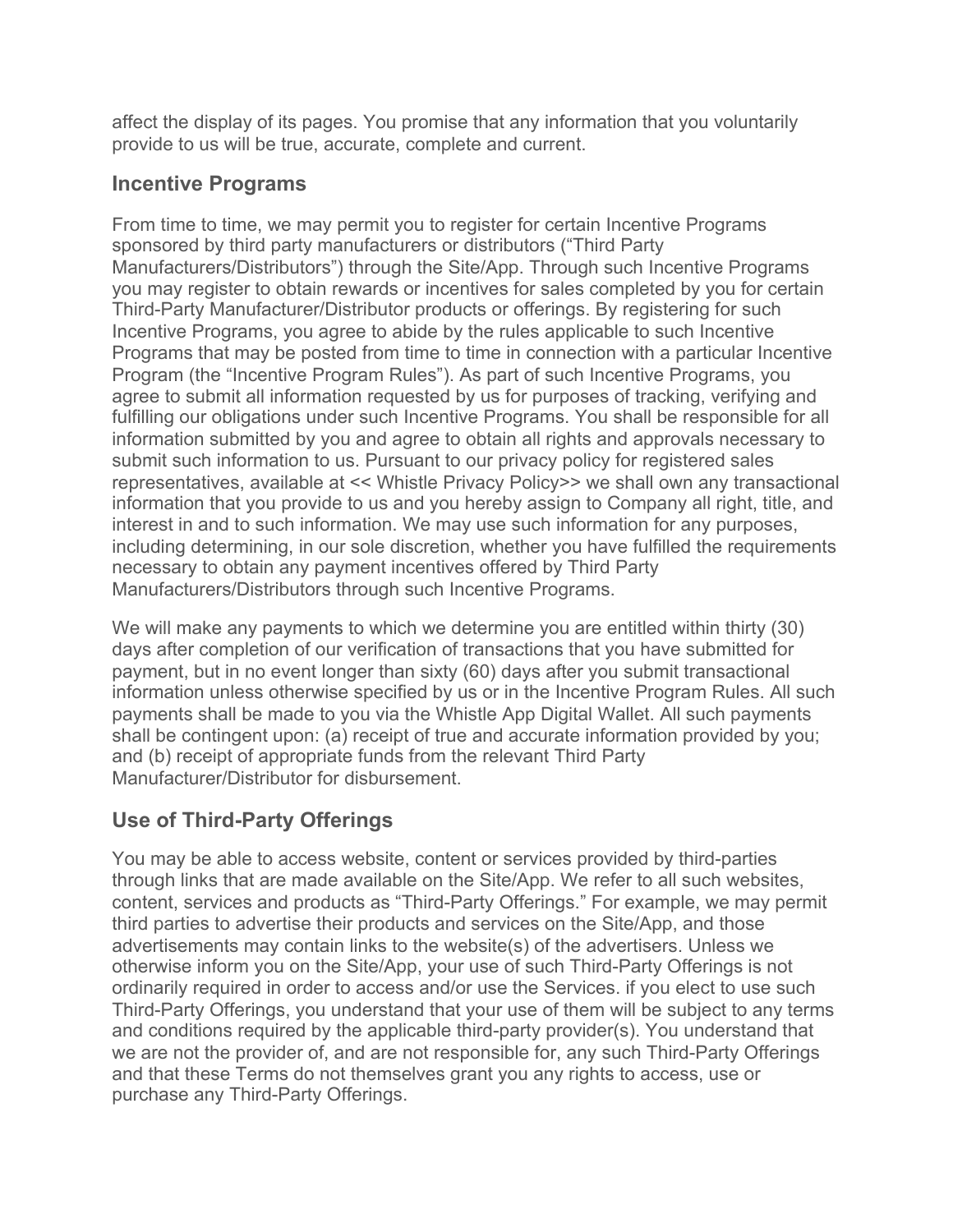#### **Ownership**

As between you and us, we and/or our clients, as applicable, retain all right, title and interest in and to the Site/App, the Services, and all related intellectual property rights. Unless you first obtain the copyright owner's prior written consent, you may not copy, distribute, publicly perform, publicly display, digitally perform (in the case of sound recordings), or create derivative works from any copyrighted work made available or accessible via the Site/App or the Services.

Your feedback is welcome and encouraged. You agree, however, that (a) by submitting unsolicited ideas to us, you automatically forfeit your right to any intellectual property rights in those ideas; and (b) unsolicited ideas submitted to us or any of our employees or representatives automatically become our property.

#### **Audit Requirements**

You agree to comply with the audit requirements as outlined in the Program documentation. These requirements are subject to change from time to time at the full discretion of the Whistle.

#### **Authorized Dealer and Registrants**

In order to be eligible to register as a Whistle Qualified Dealer the following criteria must be met; (a) Must be a licensed reseller of goods in good standing for one or more of Whistle' active customers; (b) No dealer or its principal's may ever have been charged with fraud or had to repay Whistle or any of its manufacturer customers, any trade promotion funds (spiffs, co-op, rebates, etc.) that were appropriated in any manner that contravened the policy of that promotion; (c) The dealer principle who registers for the process must have the right to bind the dealership; (d) have agreed to the terms and conditions set forth in this policy.

- 1. DISCLAIMERS, LIMITATIONS AND EXCLUSIONS OF LIABILITY
- 2. No Warranties

THE SERVICE, THE SITE/APP AND ALL INFORMATION, CONTENT, MATERIALS AND SERVICES RELATED TO THE FOREGOING ARE PROVIDED "AS IS." TO THE FULLEST EXTENT PERMISSIBLE UNDER APPLICABLE LAW, WE AND OUR AFFILIATES DISCLAIM ALL WARRANTIES, EXPRESS OR IMPLIED, INCLUDING, BUT NOT LIMITED TO, ANY WARRANTIES OF MERCHANTABILITY, FITNESS FOR A PARTICULAR PURPOSE, TITLE, NON-INFRINGEMENT, NON-INTERFERENCE, SYSTEM INTEGRATION AND ACCURACY OF DATA. APPLICABLE LAW MAY NOT ALLOW THE EXCLUSION OF CERTAIN IMPLIED WARRANTIES, SO THE ABOVE EXCLUSION MAY NOT APPLY TO YOU. WE AND OUR AFFILIATES DO NOT WARRANT THAT YOUR USE OF THE SERVICE WILL BE UNINTERRUPTED, ERROR-FREE OR VIRUS FREE. THE SUBMISSION OF ANY PERSONAL CONTENT AND THE DOWNLOAD OR UPLOAD OF ANY MATERIAL THROUGH OUR SERVICE AND/OR SITE/APP IS DONE AT YOUR OWN DISCRETION AND RISK. YOU WILL BE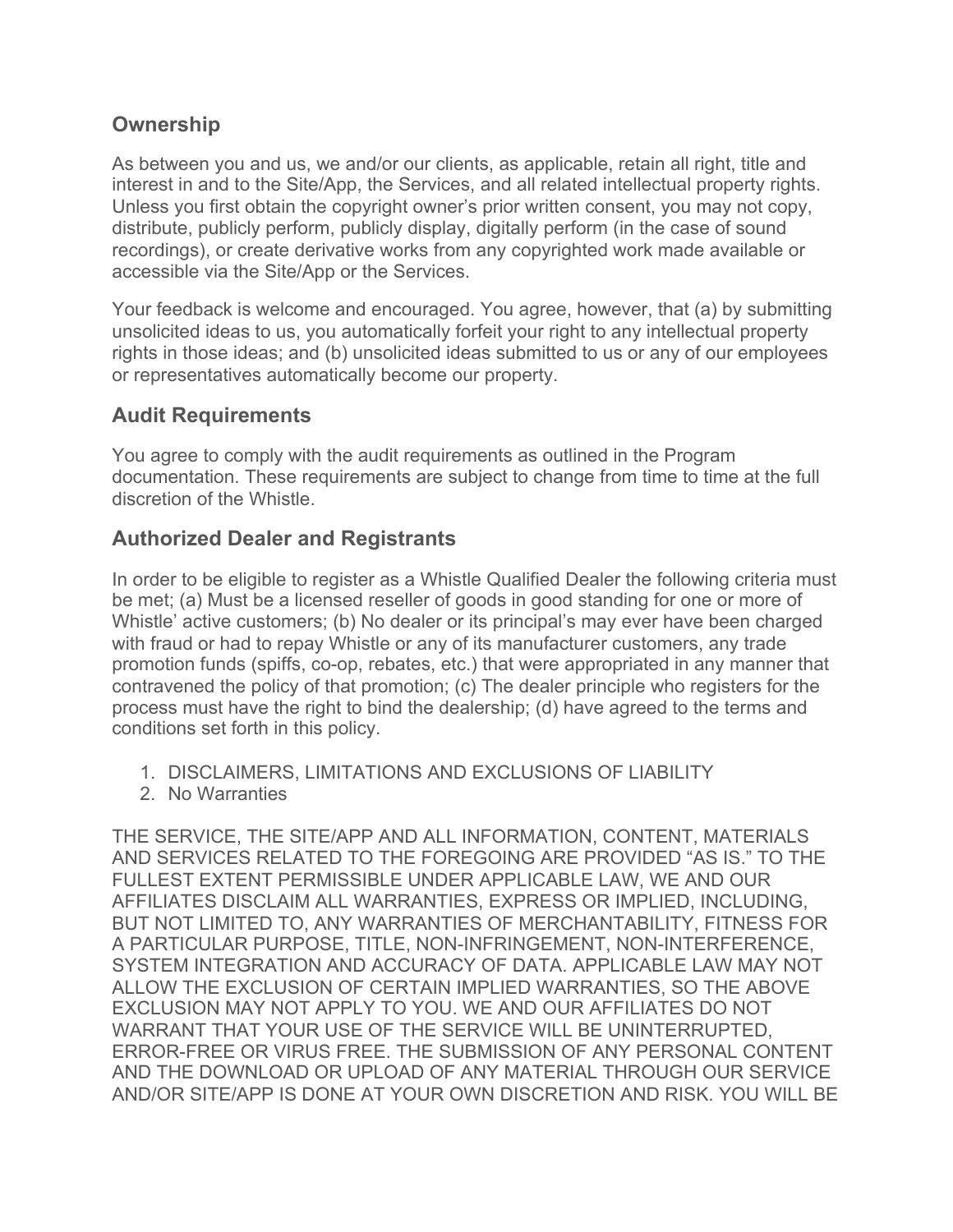SOLELY RESPONSIBLE FOR ANY DAMAGE TO YOUR COMPUTER SYSTEM OR LOSS OF DATA THAT MAY RESULT FROM THE DOWNLOAD OR UPLOAD OF ANY SUCH MATERIAL OR FROM RELIANCE UPON THE SERVICES, AND YOU ARE ADVISED TO MAINTAIN OFFLINE BACKUP COPIES OF ALL INFORMATION SUBMITTED BY YOU (AS ALLOWED BY YOUR EMPLOYER). WE ARE NOT THE PROVIDER OF, AND MAKE NO WARRANTIES WITH RESPECT TO, ANY THIRD-PARTY OFFERINGS. WE DO NOT GUARANTEE THE SECURITY OF ANY INFORMATION TRANSMITTED TO OR FROM THE SITE/APP; AND YOU AGREE TO ASSUME THE SECURITY RISK FOR ANY INFORMATION YOU PROVIDE USING THE SERVICE.

NO REPRESENTATION OR WARRANTY IS MADE THAT THE SERVICES PROVIDE COMPREHENSIVE OR ACCURATE INFORMATION. WE RESERVE THE RIGHT TO FILTER, MODIFY OR REMOVE CONTENT, MEDIA, INFORMATION OR ANY OTHER MATERIAL FROM THE SERVICES AND FROM THE OUTPUT OF THE SERVICES. YOU UNDERSTAND THAT WE HAVE DEVELOPED OUR TECHNOLOGIES TO FIND INFORMATION THAT WE BELIEVE WILL BE MOST RELEVANT AND INTERESTING TO YOU. ACCORDINGLY, WE MAY IN OUR DISCRETION FILTER OUT LINKS TO CONTENT AGGREGATORS. SEARCH ENGINES OR OTHER ONLINE SERVICES WHOSE TECHNOLOGIES AND SERVICES, IN OUR OPINION, ARE INCONSISTENT WITH THESE OBJECTIVES.

## **Limitation Of Liability**

USE OF OUR SERVICE, AND THE SITE/APP IS AT YOUR OWN RISK. IN NO EVENT WILL WE OR OUR AFFILIATES OR ANY THIRD-PARTY MANUFACTURERS, BE LIABLE FOR ANY INDIRECT, INCIDENTAL, CONSEQUENTIAL OR SPECIAL DAMAGES IN CONNECTION WITH THESE TERMS, WHETHER OR NOT SUCH DAMAGES WERE FORESEEABLE AND EVEN IF WE WERE ADVISED THAT SUCH DAMAGES WERE LIKELY OR POSSIBLE. IN NO EVENT WILL OUR AGGREGATE LIABILITY TO YOU FOR ANY AND ALL CLAIMS ARISING IN CONNECTION WITH THESE TERMS EXCEED ONE HUNDRED DOLLARS (U.S. \$100.00). YOU ACKNOWLEDGE THAT THIS LIMITATION OF LIABILITY IS AN ESSENTIAL TERM BETWEEN YOU AND US RELATING TO THE PROVISION OF THE SITE/APP, AND THE SERVICE, AND WE WOULD NOT PROVIDE THE SITE/APP OR SERVICE TO YOU WITHOUT THIS LIMITATION.

## **Indemnification**

YOU AGREE TO INDEMNIFY, HOLD HARMLESS AND, AT OUR OPTION, DEFEND OUR COMPANY (INCLUDING OUR AFFILIATES, OFFICERS, DIRECTORS, EMPLOYEES, AGENTS, LICENSORS, SUPPLIERS AND ANY THIRD-PARTY INFORMATION PROVIDERS) FROM AND AGAINST ALL DAMAGES, LIABILITIES, AND EXPENSES, INCLUDING REASONABLE ATTORNEYS' FEES, RESULTING FROM ANY VIOLATION OF THESE TERMS.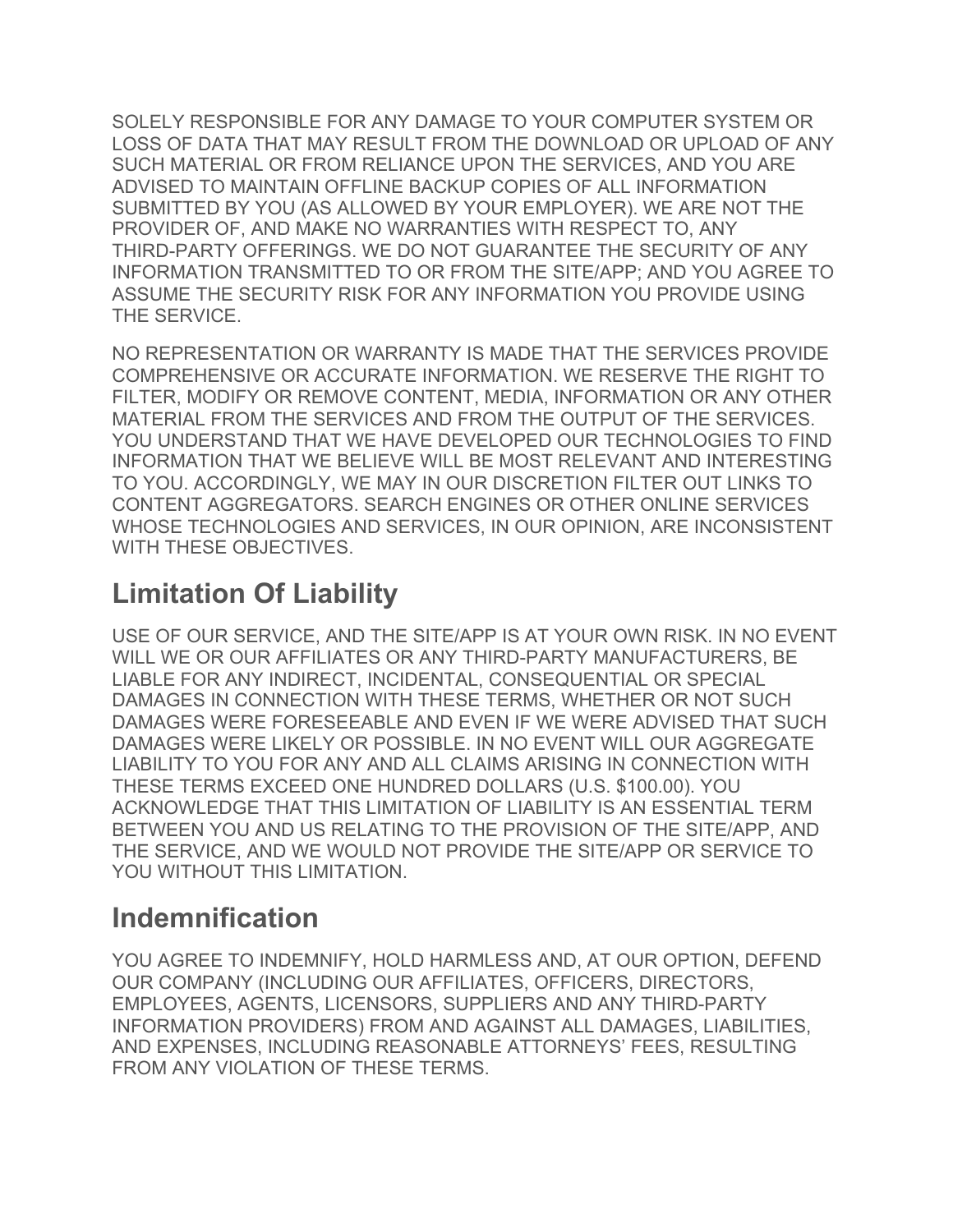## **III. TERM AND TERMINATION**

These Terms will become effective and binding when you use the Site/App or Service, when you voluntarily provide any information about yourself to us, or when you indicate your agreement by following any instructions we place on the Site/App (such as buttons labeled "I Agree"). You do not need to inform us if you wish to stop using the Site/App or Service. We reserve the right to terminate these Terms and your access to the Site/App and the Service at any time without notice. Your rights under these Terms will automatically and immediately terminate if you fail to comply with your promises and obligations stated in these Terms. The provisions of sections I.B, I.D, II, III, and IV will survive the termination of these Terms.

# **MISCELLANEOUS MATTERS**

## **Privacy**

In the course of accessing and/or using the Site/App, and the Services, we may obtain information about you or you may be required to provide certain personal information to us. All uses of your personal information will be treated in accordance with our Privacy Policy, which forms an integral part of these Terms. If you use the Services, or the Site/App, you are accepting the terms and conditions of our Privacy Policy, as may be amended from time to time. If you do not agree to have your information used in any of the ways described in the Privacy Policy, you must discontinue use of the Site/App and the Services.

### **Copyrights**

If you believe your copyright has been violated by works or Third-Party Offerings accessible on the Site/App or through the Service, please contact us by email at support@Whistle.com.

### **Modifications to Terms**

We may change these Terms from time to time. Any such changes will become effective when posted on the Site/App. If you object to any such changes, your sole recourse will be to cease using the Site/App, and the Services. Continued use of the Site/App, and the Services following posting of any such changes will indicate your acknowledgement of such changes and your agreement to be bound by the revised Terms, inclusive of such changes. In addition, certain features of the Services may be subject to additional terms of use. By using such features, or any part thereof, you agree to be bound by the additional terms of use applicable to such features. In the event that any of the additional terms of use governing such area conflict with these Terms, the additional terms will govern.

#### **Modifications to Services**

We reserve the right to modify the Site/App and/or Services at any time without notice. If you object to any changes to the Site/App or Services, your sole recourse will be to cease using them. Continued use of the Site/App or Services following posting of any such changes will indicate your acknowledgement of such changes and satisfaction with